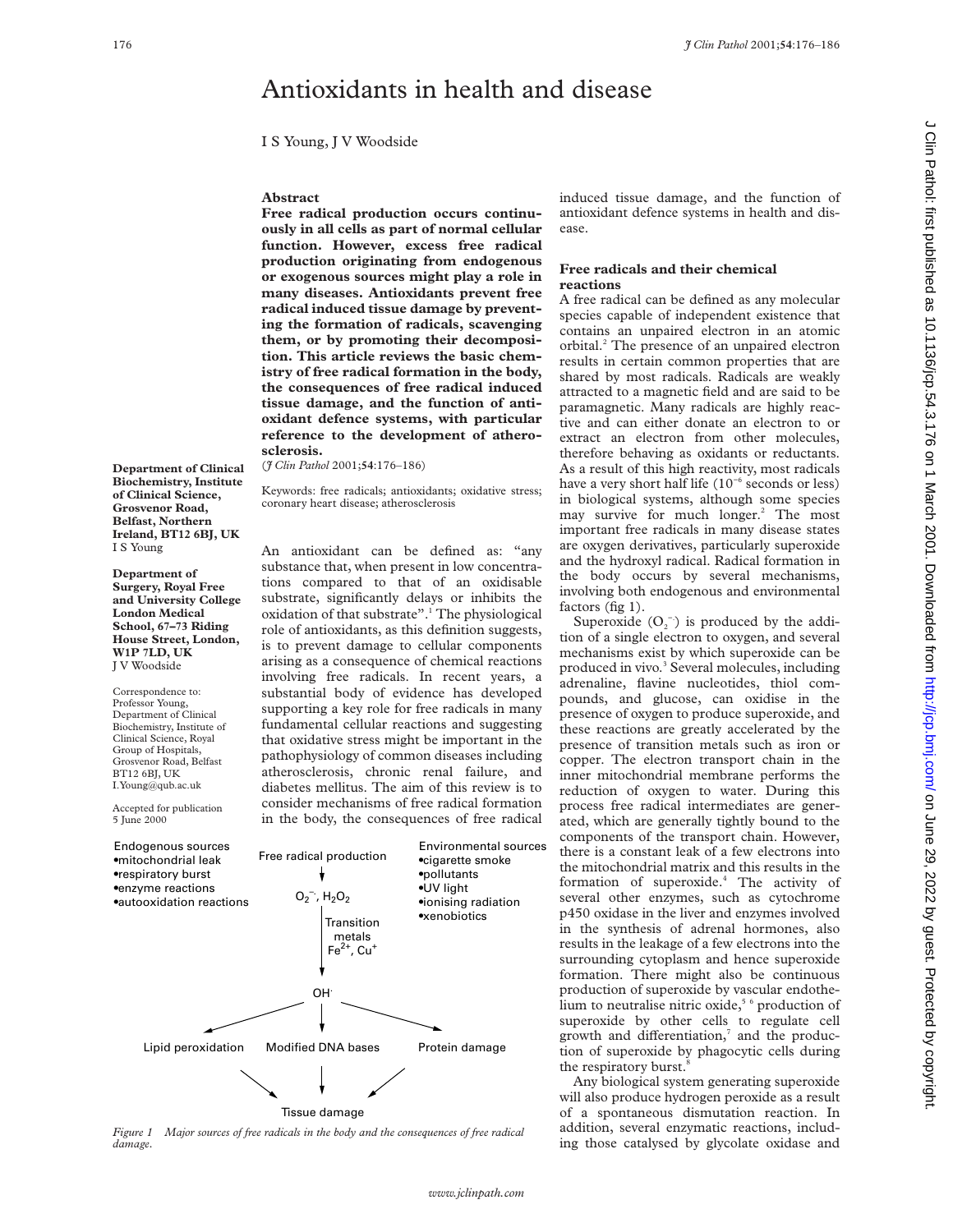D-amino acid oxidase, might produce hydrogen peroxide directly.<sup>9</sup> Hydrogen peroxide is not a free radical itself, but is usually included under the general heading of reactive oxygen species (ROS). It is a weak oxidising agent that might directly damage proteins and enzymes containing reactive thiol groups. However, its most vital property is the ability to cross cell membranes freely, which superoxide generally cannot do.10 Therefore, hydrogen peroxide formed in one location might diffuse a considerable distance before decomposing to yield the highly reactive hydroxyl radical, which is likely to mediate most of the toxic effects ascribed to hydrogen peroxide. Therefore, hydrogen peroxide acts as a conduit to transmit free radical induced damage across cell compartments and between cells. In the presence of hydrogen peroxide, myeloperoxidase will generate hypochlorous acid and singlet oxygen, a reaction that plays an important role in the killing of bacteria by phagocytes. $11$ 

The hydroxyl radical (OH), or a closely related species, is probably the final mediator of most free radical induced tissue damage.<sup>12</sup> All of the reactive oxygen species described above exert most of their pathological effects by giving rise to hydroxyl radical formation. The reason for this is that the hydroxyl radical reacts, with extremely high rate constants, with almost every type of molecule found in living cells including sugars, amino acids, lipids, and nucleotides. Although hydroxyl radical formation can occur in several ways, by far the most important mechanism in vivo is likely to be the transition metal catalysed decomposition of superoxide and hydrogen peroxide.<sup>13</sup>

All elements in the first row of the d-block of the periodic table are classified as transition metals. In general, they contain one or more unpaired electrons and are therefore themselves radicals when in the elemental state. However, their key property from the point of view of free radical biology is their variable valency, which allows them to undergo reactions involving the transfer of a single electron. The most important transition metals in human disease are iron and copper. These elements play a key role in the production of hydroxyl radicals in vivo.<sup>13</sup> Hydrogen peroxide can react with iron II (or copper I) to generate the hydroxyl radical, a reaction first described by Fenton in 1894:

 $Fe^{2+} + H_2O_2 \rightarrow Fe^{3+} + OH + OH^-$ 

This reaction can occur in vivo, but the situation is complicated by the fact that superoxide (the major source of hydrogen peroxide in vivo) will normally also be present. Superoxide and hydrogen peroxide can react together directly to produce the hydroxyl radical, but the rate constant for this reaction in aqueous solution is virtually zero. However, if transition metal ions are present a reaction sequence is established that can proceed at a rapid rate:

 $\text{Fe}^{3+} + \text{O}_2^- \rightarrow \text{Fe}^{2+} + \text{O}_2$  $Fe^{2+} + H_2O_2 \rightarrow Fe^{3+} + OH + OH^$ net result:  $O_2^- + H_2O_2 \rightarrow OH^- + OH + O_2$ 

The net result of the reaction sequence illustrated above is known as the Haber-Weiss reaction. Although most iron and copper in the body are sequestered in forms that are not available to catalyse this reaction sequence, it is still of importance as a mechanism for the formation of the hydroxyl radical in vivo. The actual reactions, however, may be somewhat more complex than those described above and it is possible that other reactive intermediates such as the ferryl and perferryl radicals might also be formed. $1$ 

Approximately 4.5 g of iron can be found in the average adult man, most of which is contained in the haemoglobin molecule and other haem containing proteins. Dietary iron is absorbed preferentially from the proximal part of the small intestine in the divalent form and is transferred to the circulation in which it is carried by transferrin.<sup>14</sup> Under most circumstances iron remains tightly bound to one of several proteins, including transferrin, lactoferrin, haem proteins, ferritin, or haemosiderin. In addition, however, it seems likely that a small iron pool will be maintained as complexes with a variety of small molecules, such as nucleotides and citrate within the cytoplasm and subcellular organelles. $14$  This pool is probably capable of catalysing an iron driven Fenton reaction in vivo. Certainly, these complexes can promote hydroxyl radical formation in vitro.<sup>15</sup> Redox reactive iron can be measured using the bleomycin iron assay,<sup>16</sup> although it remains unclear to what extent iron detected by this assay correlates with any discrete anatomical or physiological pool. In normal circumstances, no bleomycin reactive iron is detectable in plasma from healthy subjects, implying that transferrin or ferritin bound iron is not available to drive hydroxyl radical production.<sup>17</sup> However, transferrin will release its iron at an acidic pH, particularly in the presence of small molecular weight chelating agents such as ADP, ATP, and citrate.<sup>15</sup> Such conditions are found in areas of active inflammation and during ischaemia reperfusion injury,<sup>18</sup> and it is therefore likely that hydroxyl radicals contribute to tissue damage in these settings. Iron is released from ferritin by reducing agents including ascorbate and superoxide itself,<sup>19 20</sup> and hydrogen peroxide can release iron from a range of haem proteins.<sup>21</sup> Therefore, although the iron binding proteins effectively chelate iron and prevent any appreciable redox effects under normal physiological conditions, this protection can break down in disease states. The role of copper is analogous to that described above for iron.<sup>22</sup> <sup>23</sup>

Although free radical production occurs as a consequence of the endogenous reactions described above and plays an important role in normal cellular function, it is important to remember that exogenous environmental factors can also promote radical formation. Ultraviolet light will lead to the formation of singlet oxygen and other reactive oxygen species in the skin. $24$  Atmospheric pollutants such as ozone and nitrogen dioxide lead to radical formation and antioxidant depletion in the bronchoalveolar lining fluid, and this may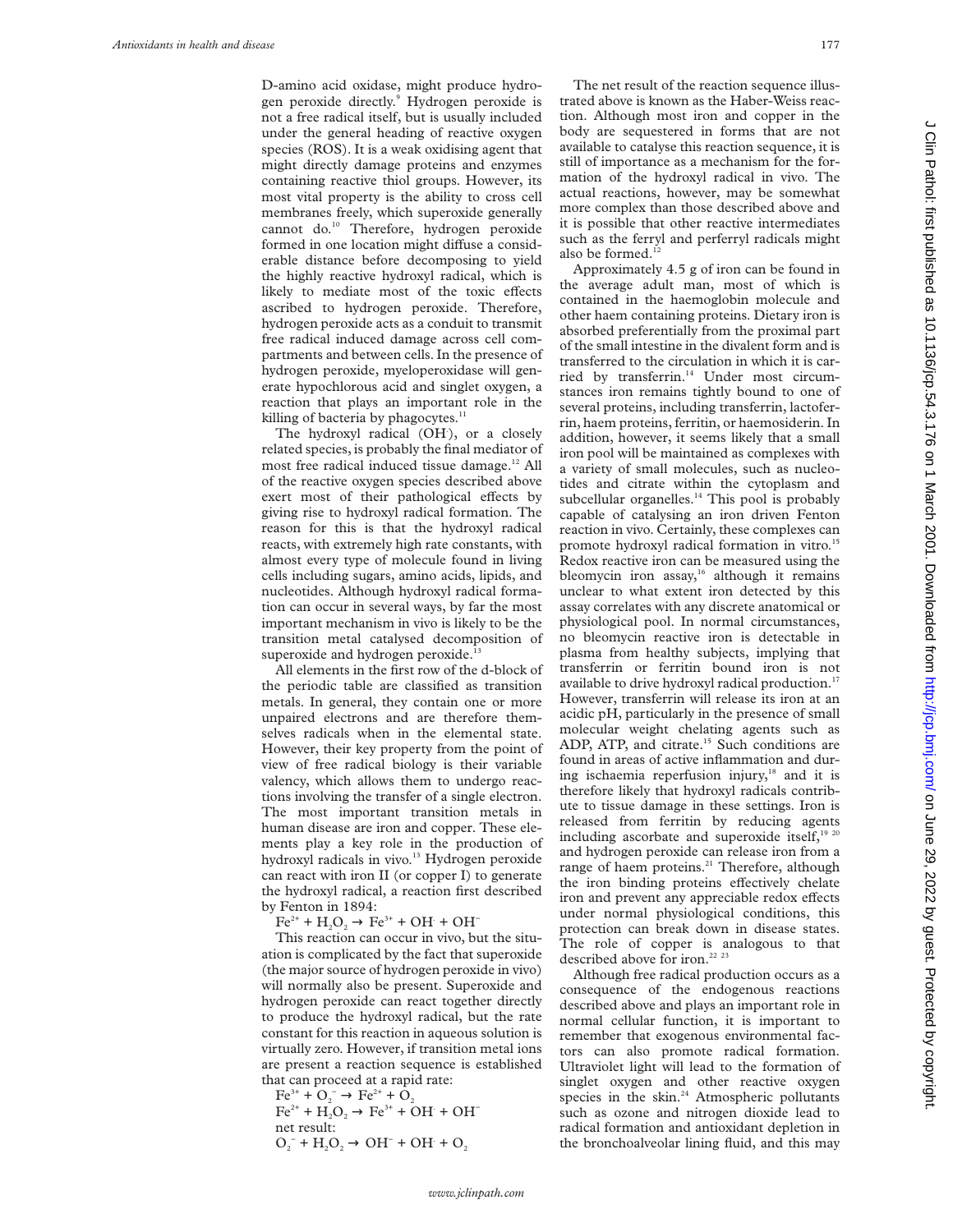

*Figure 2 Antioxidant defences against free radical attack. Antioxidant enzymes catalyse the breakdown of free radical species, usually in the intracellular environment. Transition metal binding proteins prevent the interaction of transition metals such as iron and copper with hydrogen peroxide and superoxide producing highly reactive hydroxyl radicals. Chain breaking antioxidants are powerful electron donors and react preferentially with free radicals before important target molecules are damaged. In doing so, the antioxidant is oxidised and must be regenerated or replaced. By definition, the antioxidant radical is relatively unreactive and unable to attack further molecules.*

exacerbate respiratory disease.<sup>25-27</sup> Cigarette smoke contains millimolar amounts of free radicals, along with other toxins.<sup>28</sup>

Various xenobiotics also cause tissue damage as a consequence of free radical generation, including paraquat,<sup>29</sup> paracetamol,<sup>30</sup> bleomycin,<sup>31</sup> and anthracyclines.<sup>32</sup>

#### **Antioxidant defence systems**

Because radicals have the capacity to react in an indiscriminate manner leading to damage to almost any cellular component, an extensive range of antioxidant defences, both endogenous and exogenous, are present to protect cellular components from free radical induced damage. These can be divided into three main groups: antioxidant enzymes, chain breaking antioxidants, and transition metal binding proteins<sup>2</sup> (fig 2).

#### THE ANTIOXIDANT ENZYMES *Catalase*

Catalase was the first antioxidant enzyme to be characterised and catalyses the two stage conversion of hydrogen peroxide to water and oxygen:

catalase–Fe(III) +  $H_2O_2 \rightarrow$  compound I

compound I +  $H_2O_2 \rightarrow$  catalase–Fe(III) +  $2H<sub>2</sub>O + O<sub>2</sub>$ 

Catalase consists of four protein subunits, each containing a haem group and a molecule of NADPH.<sup>33</sup> The rate constant for the reactions described above is extremely high (∼107 M/sec), implying that it is virtually impossible to saturate the enzyme in vivo. Catalase is largely located within cells in peroxisomes, which also contain most of the enzymes capable of generating hydrogen peroxide. The amount of catalase in cytoplasm and other subcellular compartments remains unclear, because peroxisomes are easily ruptured during the manipulation of cells. The greatest activity is present in liver and erythrocytes but some catalase is found in all tissues.

*Glutathione peroxidases and glutathione reductase* Glutathione peroxidases catalyse the oxidation of glutathione at the expense of a hydroperoxide, which might be hydrogen peroxide or another species such as a lipid hydroperoxide<sup>34</sup>:  $ROOH + 2GSH \rightarrow GSSG + H<sub>2</sub>O + ROH$ 

Other peroxides, including lipid hydroperoxides, can also act as substrates for these enzymes, which might therefore play a role in repairing damage resulting from lipid peroxidation. Glutathione peroxidases require selenium at the active site, and deficiency might occur in the presence of severe selenium deficiency.<sup>35</sup> Several glutathione peroxidase enzymes are encoded by discrete genes.<sup>36</sup> The plasma form of glutathione peroxidase is believed to be synthesised mainly in the kidney.<sup>37</sup> Within cells, the highest concentrations are found in liver although glutathione peroxidase is widely distributed in almost all tissues. The predominant subcellular distribution is in the cytosol and mitochondria, suggesting that glutathione peroxidase is the main scavenger of hydrogen peroxide in these subcellular compartments. The activity of the enzyme is dependent on the constant availability of reduced glutathione.<sup>38</sup> The ratio of reduced to oxidised glutathione is usually kept very high as a result of the activity of the enzyme glutathione reductase:

 $GSSG + NADPH + H^+ \rightarrow 2GSH + NADP^+$ 

The NADPH required by this enzyme to replenish the supply of reduced glutathione is provided by the pentose phosphate pathway. Any competing pathway that utilises NADPH (such as the aldose reductase pathway) might lead to a deficiency of reduced glutathione and hence impair the action of glutathione peroxidase. Glutathione reductase is a flavine nucleotide dependent enzyme and has a similar tissue distribution to glutathione peroxidase.<sup>39</sup>

#### *Superoxide dismutase*

The superoxide dismutases catalyse the dismutation of superoxide to hydrogen peroxide:

 $O_2^- + O_2^- + 2H + \rightarrow H_2O_2 + O_2$ 

The hydrogen peroxide must then be removed by catalase or glutathione peroxidase, as described above. There are three forms of superoxide dismutase in mammalian tissues, each with a specific subcellular location and different tissue distribution.

- (1) Copper zinc superoxide dismutase (CuZn-SOD): CuZnSOD is found in the cytoplasm and organelles of virtually all mammalian cells.40 It has a molecular mass of approximately 32 000 kDa and has two protein subunits, each containing a catalytically active copper and zinc atom.
- (2) Manganese superoxide dismutase (MnSOD): MnSOD is found in the mitochondria of almost all cells and has a molecular mass of 40 000 kDa.<sup>41</sup> It consists of four protein subunits, each probably containing a single manganese atom. The amino acid sequence of MnSOD is entirely dissimilar to that of CuZnSOD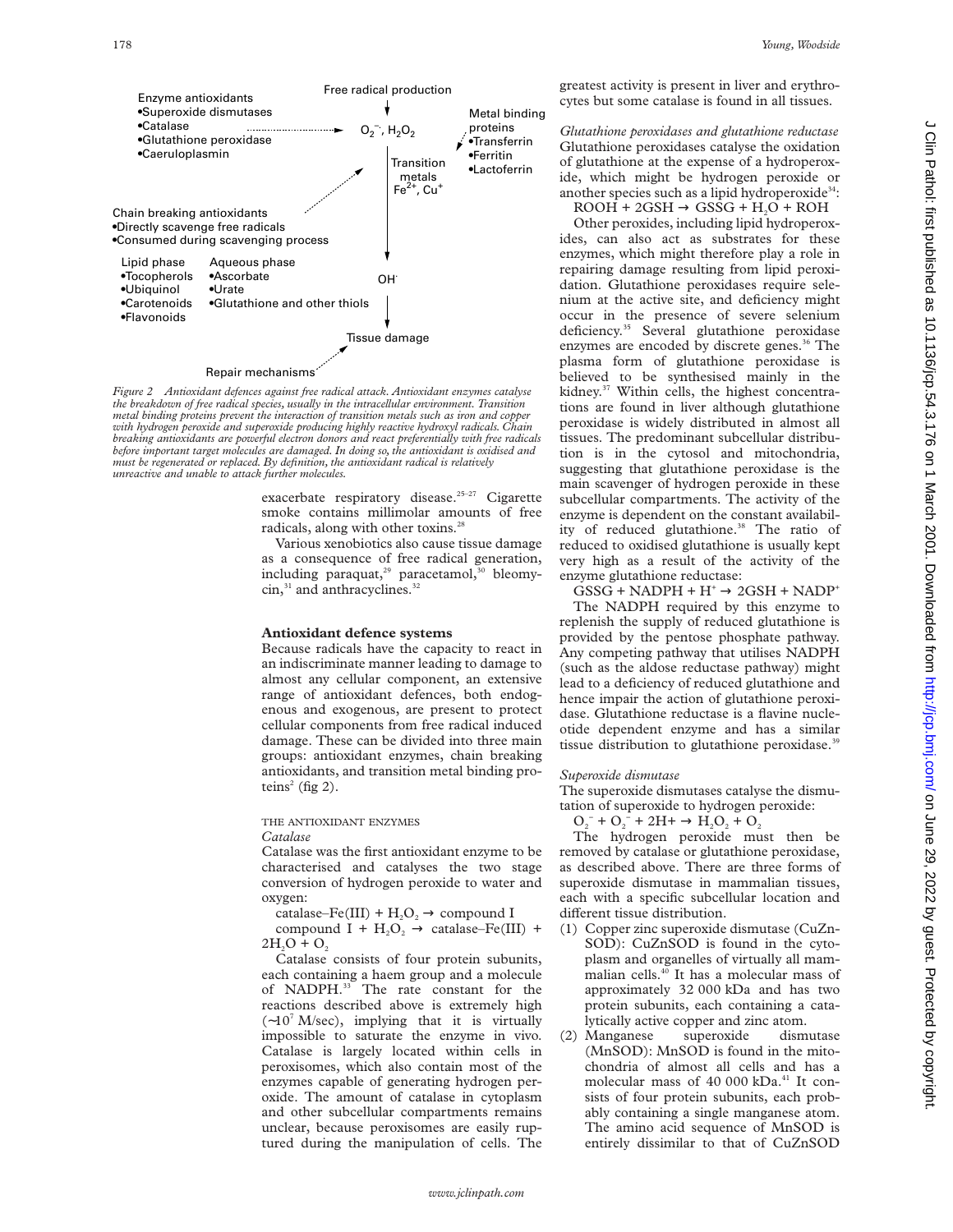and it is not inhibited by cyanide, allowing MnSOD activity to be distinguished from that of CuZnSOD in mixtures of the two enzymes.

(3) Extracellular superoxide dismutase (EC-SOD): EC-SOD was described by Marklund in  $1982<sup>42</sup>$  and is a secretory copper and zinc containing SOD distinct from the CuZnSOD described above. EC-SOD is synthesised by only a few cell types, including fibroblasts and endothelial cells, and is expressed on the cell surface where it is bound to heparan sulphates. EC-SOD is the major SOD detectable in extracellular fluids and is released into the circulation from the surface of vascular endothelium following the injection of heparin.<sup>42</sup> EC-SOD might play a role in the regulation of vascular tone, because endothelial derived relaxing factor (nitric oxide or a closely related compound) is neutralised in the plasma by superoxide.<sup>44</sup>

#### THE CHAIN BREAKING ANTIOXIDANTS

Whenever a free radical interacts with another molecule, secondary radicals may be generated that can then react with other targets to produce yet more radical species. The classic example of such a chain reaction is lipid peroxidation, and the reaction will continue to propagate until two radicals combine to form a stable product or the radicals are neutralised by a chain breaking antioxidant.<sup>45</sup> Chain breaking antioxidants are small molecules that can receive an electron from a radical or donate an electron to a radical with the formation of stable byproducts. $46$  In general, the charge associated with the presence of an unpaired electron becomes dissociated over the scavenger and the resulting product will not readily accept an electron from or donate an electron to another molecule, preventing the further propagation of the chain reaction. Such antioxidants can be conveniently divided into aqueous phase and lipid phase antioxidants.

#### *Lipid phase chain breaking antioxidants*

These antioxidants scavenge radicals in membranes and lipoprotein particles and are crucial in preventing lipid peroxidation. The most important lipid phase antioxidant is probably vitamin E.47 Vitamin E occurs in nature in eight different forms, which differ greatly in their degree of biological activity. The tocopherols  $(\alpha, \beta, \gamma, \text{ and } \delta)$  have a chromanol ring and a phytyl tail, and differ in the number and position of the methyl groups on the ring. The tocotrienols  $(\alpha, \beta, \gamma, \text{ and } \delta)$  are structurally similar but have unsaturated tails. Both classes of compounds are lipid soluble and have pronounced antioxidant properties.<sup>48</sup> They react more rapidly than polyunsaturated fatty acids with peroxyl radicals and hence act to break the chain reaction of lipid peroxidation. In addition to its antioxidant role, vitamin E might also have a structural role in stabilising membranes.<sup>49</sup> Frank vitamin E deficiency is rare in humans, although it might cause haemolysis<sup>50</sup> and might contribute to the

peripheral neuropathy that occurs in abetalipoproteinaemia.<sup>51</sup>

The absorption, transport, and regulation of plasma concentrations of vitamin E in humans has been reviewed by Kayden and Traber,<sup>52</sup> although in general the metabolism of vitamin E is not well described. In cell membranes and lipoproteins the essential antioxidant function of vitamin E is to trap peroxyl radicals and to break the chain reaction of lipid peroxidation.<sup>53</sup> Vitamin E will not prevent the initial formation of carbon centred radicals in a lipid rich environment, but does minimise the formation of secondary radicals.  $\alpha$ -Tocopherol is the most potent antioxidant of the tocopherols and is also the most abundant in humans. It quickly reacts with a peroxyl radical to form a relatively stable tocopheroxyl radical, with the excess charge associated with the extra electron being dispersed across the chromanol ring. This resonance stabilised radical might subsequently react in one of several ways. á-Tocopherol might be regenerated by reaction at the aqueous interface with ascorbate<sup>54</sup> or another aqueous phase chain breaking antioxidant, such as reduced glutathione or urate.<sup>55</sup> Alternatively, two  $\alpha$ -tocopheroxyl radicals might combine to form a stable dimer, or the radical may be completely oxidised to form tocopherol quinone.

The carotenoids are a group of lipid soluble antioxidants based around an isoprenoid carbon skeleton.<sup>56</sup> The most important of these is  $\beta$ -carotene, although at least 20 others may be present in membranes and lipoproteins. They are particularly efficient scavengers of singlet oxygen,<sup>57</sup> but can also trap peroxyl radicals at low oxygen pressure with an efficiency at least as great as that of  $\alpha$ -tocopherol. Because these conditions prevail in many biological tissues, the carotenoids might play a role in preventing in vivo lipid peroxidation.<sup>58</sup> The other important role of certain carotenoids is as precursors of vitamin A (retinol). Vitamin A also has antioxidant properties,<sup>59</sup> which do not, however, show any dependency on oxygen concentration.

Flavonoids are a large group of polyphenolic antioxidants found in many fruits, vegetables, and beverages such as tea and wine. $60-62}$  Over 4000 flavonoids have been identified and they are divided into several groups according to their chemical structure, including flavonols (quercetin and kaempherol), flavanols (the catechins), flavones (apigenin), and isoflavones (genistein). Epidemiological studies suggest an inverse relation between flavonoid intake and incidence of chronic diseases such as coronary heart disease (CHD).<sup>63-65</sup> However, little is currently known about the absorption and metabolism of flavonoids and epidemiological associations might be a consequence of confounding by other factors. Available evidence suggests that the bioavailability of many flavonoids is poor, $66-68$  and plasma values very low, although there is some evidence that augmenting the intake of flavonoids might improve biochemical indices of oxidative damage.<sup>68 69</sup> Apart from flavonoids, other dietary phenolic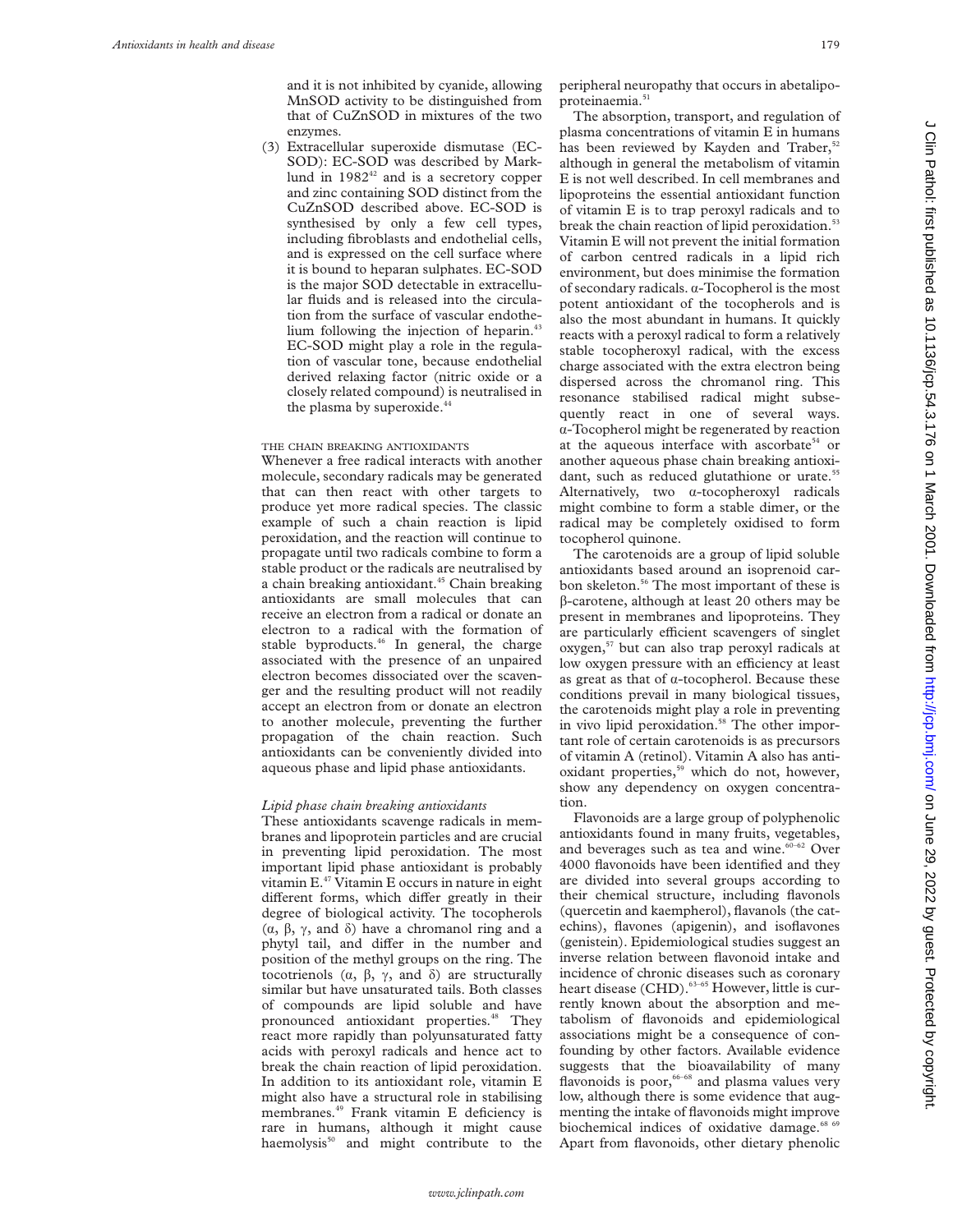compounds might also make a small contribution to total antioxidant capacity.<sup>70</sup>

Ubiquinol-10, the reduced form of coenzyme Q10, is also an effective lipid soluble chain breaking antioxidant.<sup>71</sup> Although present in lower concentrations than  $\alpha$ -tocopherol, it can scavenge lipid peroxyl radicals with higher efficiency than either  $\alpha$ -tocopherol or the carotenoids, and can also regenerate membrane bound á-tocopherol from the tocopheryl radical.<sup>72</sup> Indeed, whenever plasma or isolated low density lipoprotein (LDL) cholesterol is exposed to radicals generated in the lipid phase, ubiquinol-10 is the first antioxidant to be consumed, suggesting that it might be of particular importance in preventing the propagation of lipid peroxidation.<sup>73</sup> However, work to clarify further its role has been hampered by the ease with which ubinquinol-10 becomes oxidised during sample handling or analysis.

#### *Aqueous phase chain breaking antioxidants*

These antioxidants will directly scavenge radicals present in the aqueous compartment. Qualitatively the most important antioxidant of this type is vitamin C (ascorbate).<sup>74</sup> In humans, ascorbate acts as an essential cofactor for several enzymes catalysing hydroxylation reactions. In most cases, it provides electrons for enzymes that require prosthetic metal ions in a reduced form to achieve full enzymatic activity. Its best known role is as a cofactor for prolyl and lysyl oxidases in the synthesis of collagen. However, in addition to these well defined actions, several other biochemical pathways depend upon the presence of ascorbate.<sup>75</sup> In addition to its role as an enzyme cofactor, the other major function of ascorbate is as a key chain breaking antioxidant in the aqueous phase.76 Ascorbate has been shown to scavenge superoxide, hydrogen peroxide, the hydroxyl radical, hypochlorous acid, aqueous peroxyl radicals, and singlet oxygen. During its antioxidant action, ascorbate undergoes a two electron reduction, initially to the semidehydroascorbyl radical and subsequently to dehydroascorbate. The semidehydroascorbyl radical is relatively stable owing to dispersion of the charge associated with the presence of a single electron over the three oxygen atoms, and it can be readily detected by electron spin resonance in body fluids in the presence of increased free radical production.<sup>77</sup> Dehydroascorbate is relatively unstable and hydrolyses readily to diketogulonic acid, which is subsequently broken down to oxalic acid. Two mechanisms have been described by which dehydroascorbate can be reduced back to ascorbate; one is mediated by the selenoenzyme thioredoxin reductase<sup>78</sup> and the other is a non-enzyme mediated reaction that uses reduced glutathione.79 Dehydroascorbate in plasma is probably rapidly taken up by red blood cells before recycling, so that very little, if any, dehydroascorbate is present in plasma.<sup>8</sup>

Apart from ascorbate, other antioxidants are present in plasma in high concentrations. Uric acid efficiently scavenges radicals, being converted in the process to allantoin.<sup>81</sup> Urate might be particularly important in providing protection against certain oxidising agents, such as ozone.<sup>82</sup> Indeed, it has been suggested that the increase in life span that has occurred during human evolution might be partly explained by the protective action provided by uric acid in human plasma.<sup>83</sup> Part of the antioxidant effect of urate might be attributable to the formation of stable non-reactive complexes with iron, but it is also a direct free radical scavenger. Albumin bound bilirubin is also an efficient radical scavenger,<sup>84</sup> and it has been suggested that it might play a particularly crucial role in protecting the neonate from oxidative damage,<sup>85</sup> because deficiency of other chain breaking antioxidants is common in the newborn.

The other major chain breaking antioxidants in plasma are the protein bound thiol groups. The sulphydryl groups present on plasma proteins can function as chain breaking antioxidants by donating an electron to neutralise a free radical, with the resultant formation of a protein thiyl radical. Albumin is the predominant plasma protein and makes the major contribution to plasma sulphydryl groups, although it also has several other antioxidant properties.<sup>86</sup> Albumin contains 17 disulphide bridges and has a single remaining cysteine residue, and it is this residue that is responsible for the capacity of albumin to react with and neutralise peroxyl radicals.87 This property is important in view of the role albumin plays in transporting free fatty acids in the blood. In addition, albumin has the capacity to bind copper ions and will inhibit copper dependent lipid peroxidation and hydroxyl radical formation. It is also a powerful scavenger of the phagocytic product hypochlorous acid, and provides the main plasma defence against this oxidant.<sup>88</sup>

Because albumin itself is damaged when it acts as an antioxidant, it has been viewed as a sacrificial molecule that prevents damage occurring to more vital species.<sup>86</sup> The high plasma concentration of albumin and a relatively short half life mean that any damage suffered is unlikely to be of biological importance. However, in vitro work has shown that protein thiyl radicals can themselves act as a potential source of reactive oxidants. The thiyl radical can abstract an electron from a polyunsaturated fatty acid to initiate the process of lipid peroxidation,<sup>89</sup> a reaction that can be inhibited by ascorbate and retinol. The antioxidant effects of albumin and other proteins have been shown to decrease at high concentrations and it has been suggested that this is because thiyl radicals can oxidatively damage other molecules. The importance of these findings to the antioxidant role of albumin in vivo remains unclear.

Reduced glutathione (GSH) is a major source of thiol groups in the intracellular compartment but is of little importance in the extracellular space.<sup>90</sup> GSH might function directly as an antioxidant, scavenging a variety of radical species, as well as acting as an essential factor for glutathione peroxidase (discussed above). Thioredoxin might also function as a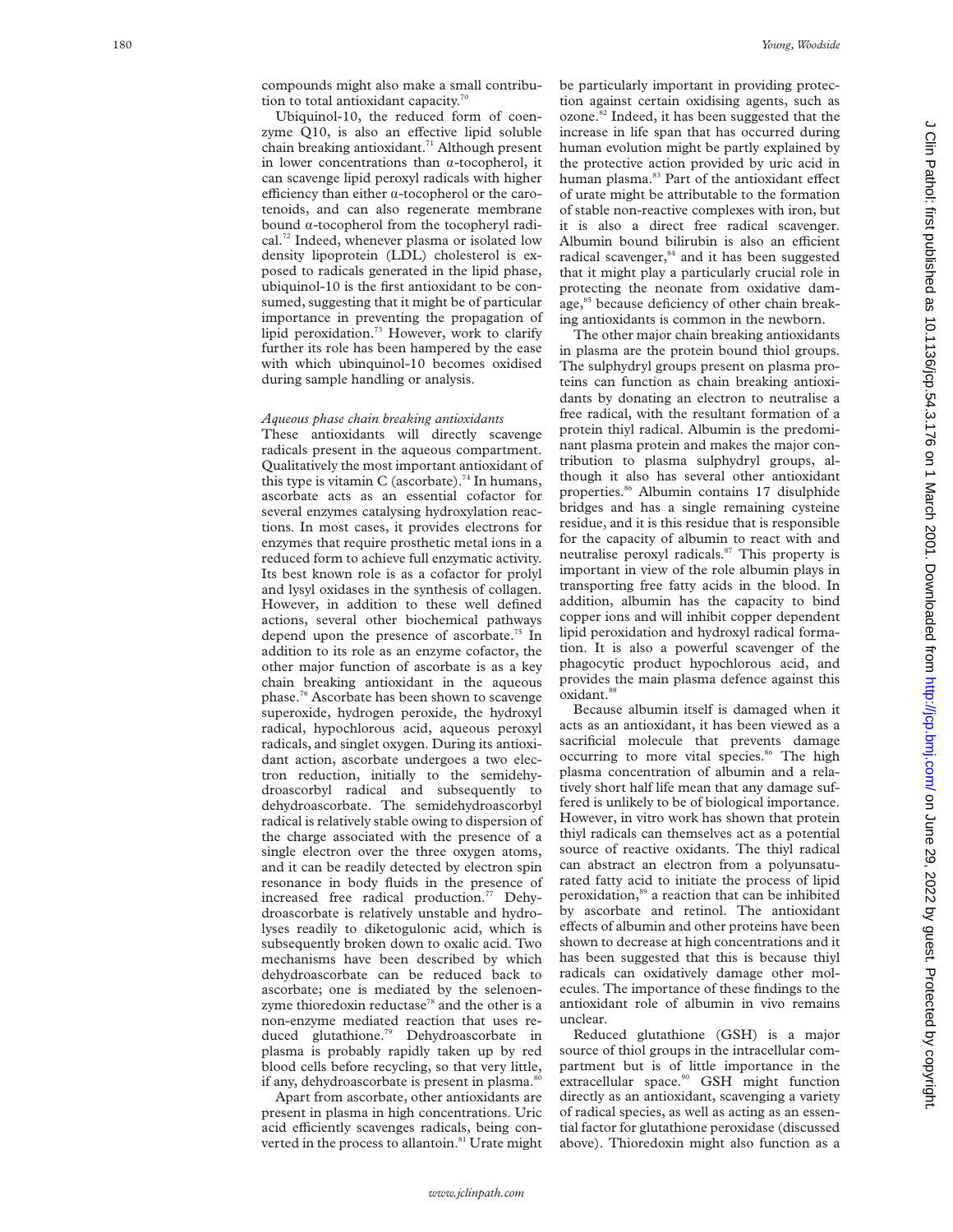key intracellular antioxidant, particularly in redox induced activation of transcription factors.<sup>91</sup>

#### INTERACTIONS BETWEEN CHAIN BREAKING ANTIOXIDANTS

Although the actions of chain breaking antioxidants have been considered separately above, it is vital to remember that in vivo complex interactions between antioxidants are likely to occur. For instance, it is likely that ascorbate will recycle the tocopheryl radical at the aqueous–lipid interface, so regenerating tocopherol.54 This might be crucial in ensuring that tocopherol concentrations are maintained in lipoproteins and membranes. In a similar manner, glutathione can regenerate ascorbate from dehydroascorbate. A complex interplay is therefore likely to exist between antioxidants, making it difficult to predict how antioxidants will function in vivo. It therefore becomes meaningless to ask which antioxidant is most important: the answer will depend on the circumstances existing in a particular microenvironment at a specific time, and on the nature of the oxidant injury taking place.

A second important property of chain breaking antioxidants is their ability to act as pro-oxidants. In certain circumstances, the presence of an antioxidant might paradoxically lead to increased oxidative damage. For instance, it has been reported that the administration of vitamin C can sometimes lead to an increase in oxidative damage, particularly if iron is also administered.<sup>92</sup> Similarly, it has been clearly shown in vitro that tocopherol might promote LDL oxidation in the absence of an aqueous phase antioxidant such as ascorbate.<sup>93</sup> Whether these reactions are important in vivo is as yet unclear. However, the possibility that antioxidants may have prooxidant effects in vivo must be considered when designing and interpreting the results of clinical trials of antioxidant supplementation.

#### THE TRANSITION METAL BINDING PROTEINS

As discussed above, transition metal binding proteins (ferritin, transferrin, lactoferrin, and caeruloplasmin) act as a crucial component of the antioxidant defence system by sequestering iron and copper so that they are not available to drive the formation of the hydroxyl radical. The main copper binding protein, caeruloplasmin, might also function as an antioxidant enzyme that can catalyse the oxidation of divalent iron. $94$ 

 $4Fe^{2+} + O_2 + 4H^+ \rightarrow 4Fe^{3+} + 2H_2O$ 

 $Fe<sup>2+</sup>$  is the form of iron that drives the Fenton reaction and the rapid oxidation of  $Fe<sup>2+</sup>$  to the less reactive  $Fe<sup>3+</sup>$  form is therefore an antioxidant effect.

# **Consequences of oxidative damage**

Oxidative stress, arising as a result of an imbalance between free radical production and antioxidant defences, is associated with damage to a wide range of molecular species including lipids, proteins, and nucleic acids. Lipoprotein particles or membranes characteristically undergo the process of lipid peroxidation, giving

rise to a variety of products including short chain aldehydes such as malondialdehyde or 4-hydroxynonenal, alkanes, and alkenes, conjugated dienes, and a variety of hydroxides and hydroperoxides.<sup>45</sup> Many of these products can be measured as markers of lipid peroxidation. Detailed discussion of this complex issue is outside the scope of this review, but the measurement of isoprostanes by gas chromatography mass spectroscopy is probably the most specific marker of free radical damage to lipids.<sup>95</sup> Oxidative damage to proteins and nucleic acids similarly gives rise to a variety of specific damage products as a result of modifications of amino acids or nucleotides.<sup>45</sup> Such oxidative damage might also lead to cellular dysfunction, and it is this that might contribute to the pathophysiology of a wide variety of diseases.

#### **Oxidative stress and disease**

A role for oxidative stress has been postulated in many conditions, including atherosclerosis, inflammatory conditions,<sup>96</sup> certain cancers,<sup>97</sup> and the process of aging.<sup>98</sup> In many cases, this follows the observation of increased amounts of free radical damage products, particularly markers of lipid peroxidation, in body fluids. It is important to remember, however, that lipid peroxidation is an inevitable accompaniment of cell death from any cause. In most cases peroxidation is a secondary phenomenon, and this does not therefore directly indicate an important role for oxidative stress in the disease concerned. If a primary role for oxidative stress in a particular setting is to be sustained, there should be a plausible mechanism by which increased free radical production or a decrease in antioxidant defences might occur. In addition, evidence of oxidative stress should be detectable before the onset of tissue damage and augmentation of antioxidant status at an early stage should either prevent or greatly reduce tissue damage.

Atherosclerosis can be taken as an example of a process for which there is substantial evidence of a role for oxidative stress. Hypercholesterolaemia is universally accepted as a major risk factor for atherosclerosis. However, at any given concentration of plasma cholesterol, there is still great variability in the occurrence of cardiovascular events. One of the major breakthroughs in atherogenesis research has been the realisation that oxidative modification of LDL might be a crucially important step in the development of the atherosclerotic plaque.99 100 The formation of foam cells from monocyte derived macrophages in early atherosclerotic lesions is not caused by native LDL but only after the modification of LDL by various chemical reactions such as oxidation. Oxidation of LDL is a process initiated and propagated by free radicals or by one of several enzymes,<sup>101</sup> and is believed to occur mainly in the arterial wall in a microenvironment where antioxidants may become depleted. All the cells of the vessel wall—endothelial cells, smooth muscle cells, macrophages, and lymphocytes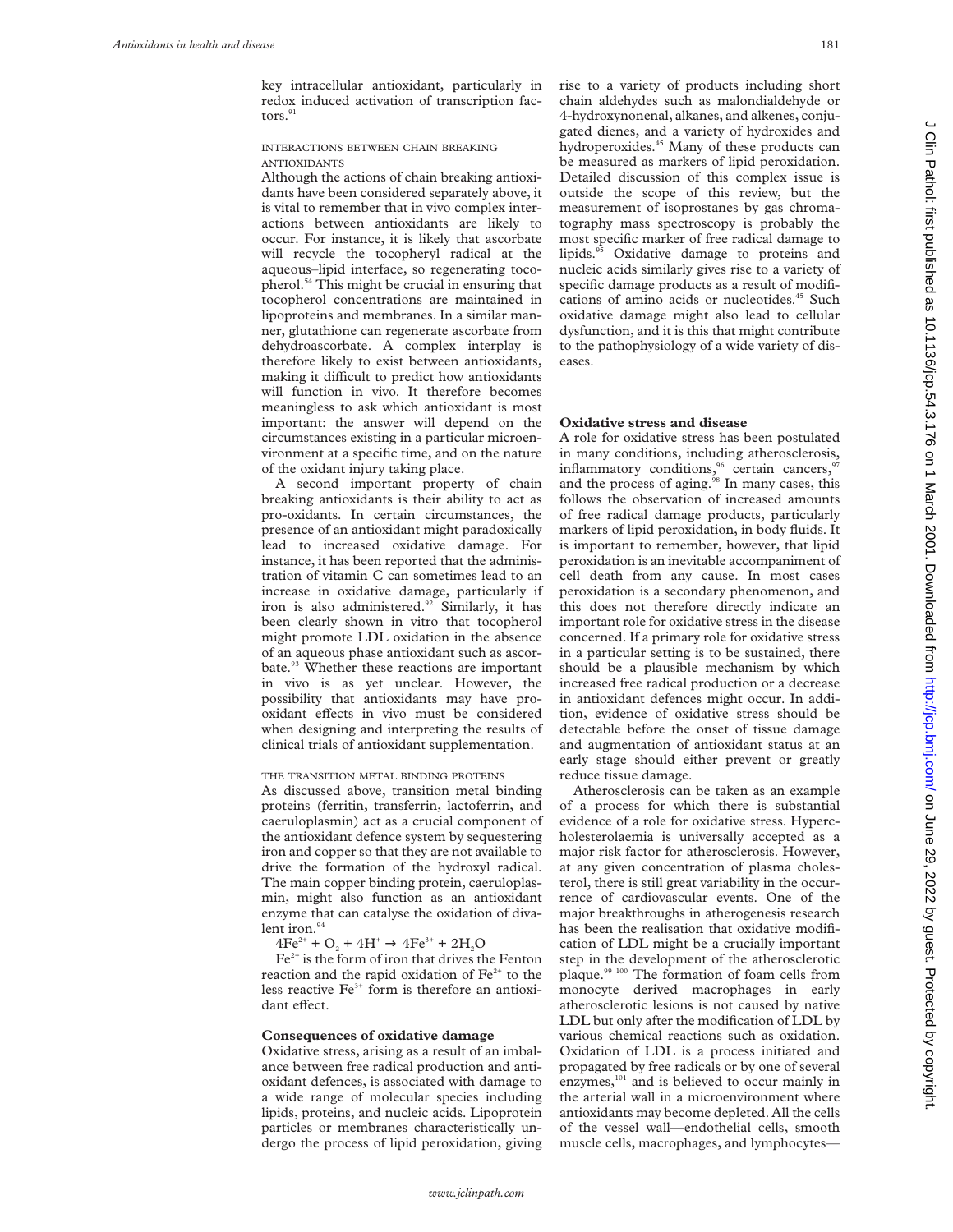can modify LDL in vitro.<sup>102-104</sup> Several mechanisms are likely to be involved, including transition metal ion mediated generation of hydroxyl radicals, the production of reactive oxygen species by enzymes such as myeloperoxidase and lipoxygenase, and direct modification by reactive nitrogen species. Because oxidation of LDL is primarily a free radical mediated process that is inhibited by antioxidants, antioxidant depletion might be a risk factor for cardiovascular disease (CVD).

Evidence for LDL oxidation in vivo is now well established. In immunocytochemical studies, antibodies against oxidised LDL stain atherosclerotic lesions but not normal arterial tissue.105 LDL extracted from animal and human lesions has been shown to be oxidised and is rapidly taken up by macrophage scavenger receptors.<sup>106</sup> In young survivors of myocardial infarction (MI), an association has been demonstrated between increased susceptibility of LDL to oxidation and the degree of coronary atherosclerosis,<sup>107</sup> whereas the presence of ceroid, a product of lipid peroxidation, has been shown in advanced atherosclerotic plaques.<sup>10</sup>

Oxidised LDL has several properties that promote atherogenesis, apart from its rapid uptake into macrophages via the scavenger receptor. Oxidised forms of LDL are chemotactic for circulating macrophages and smooth muscle cells and facilitate monocyte adhesion to the endothelium and entry into the subendothelial space.109 Oxidised LDL is also cytotoxic towards arterial endothelial cells<sup>110</sup> and inhibits the release of nitric oxide and the resulting endothelium dependent vasodilation.111 Therefore, there is a potential role for oxidised LDL in altering vasomotor responses, perhaps contributing to vasospasm in diseased vessels. In addition, oxidised LDL is immunogenic; autoantibodies against various epitopes of oxidised LDL have been found in human serum.<sup>112 113</sup> and immunoglobulin (IgG) specific for epitopes of oxidised LDL can be found in lesions.114 Oxidised LDL can induce arterial wall cells to produce chemotactic factors, adhesion molecules, cytokines, and growth factors that have a role to play in the development of the plaque.<sup>115 116</sup>

Apart from the atherogenic consequences of LDL oxidation, it is increasingly recognised that reactive oxygen and nitrogen species directly interact with signalling mechanisms in the arterial wall to regulate vascular function.<sup>117</sup> The activities of oxidant generating enzymes in the arterial wall are regulated by both receptor activation and by non-receptor mediated pathways. The effects of antioxidants on these processes are complex but provide alternative mechanisms by which antioxidant supplementation might ameliorate vascular pathology, for instance by improving endothelial function.

Evidence that antioxidant micronutrients potentially reduce the risk of CHD comes from four major sources. First, studies of antioxidant supplementation in animal models of atherosclerosis have generally shown a reduction in disease.<sup>118 119</sup> Second, many studies have now shown that antioxidant supplementation in

healthy subjects or patients with CHD can reduce levels of free radical damage products and protect LDL against oxidation.<sup>120 121</sup> Vitamin E appears to be the most effective antioxidant; both â-carotene and vitamin C have produced extensions in lag time to oxidation only in a few studies, although it remains possible that they might have a beneficial effect in individuals with poor baseline status. Third, large scale epidemiological studies generally show that low intakes of antioxidants are associated with increased cardiovascular risk after correcting for other risk factors.<sup>122-125</sup> The epidemiological evidence is strongest in the case of vitamin E. In particular, two large longitudinal studies in the USA examined the association between antioxidant intake and the risk of CHD. In a group of 39 910 male health professionals, men who took vitamin E supplements in doses of at least 100 IU/day for over two years had a 37% lower relative risk of CHD than those who did not take vitamin E supplements, after adjustment for age, coronary risk factors, and intake of vitamin C and  $\beta$ -carotene.<sup>126</sup> In the nurses' health study of 87 245 female nurses, women who took vitamin E supplements for more than two years had a 41% lower relative risk of major coronary disease.<sup>127</sup> This effect persisted after adjustment for age, smoking, obesity, exercise, blood pressure, cholesterol, and the use of postmenopausal oestrogen replacement, aspirin, vitamin C, and â-carotene. High vitamin E intakes from dietary sources were not associated with a significant decrease in risk, although even the highest dietary vitamin E intakes were far lower than intakes among supplement users.

The evidence linking the water soluble vitamin C with CVD is less strong than for vitamin E. In the physicians' follow-up study, a high intake of vitamin C was not associated with a lower risk of CHD in men, whereas in women from the nurses' health survey, an initial effect was attenuated after adjustment for multivitamin use. Only one prospective study involving 11 348 adults demonstrated an inverse relation between vitamin C intake and overall cardiovascular mortality.<sup>128</sup> This effect resulted largely from the use of vitamin C in supplements and might have been caused by other antioxidant vitamins in multivitamin preparations. A prospective population study of 1605 healthy men aged 42, 48, 54, or 60 years in Finland has recently shown that men who had vitamin C deficiency had a relative risk of MI of 2.5 compared with men with higher plasma vitamin C concentrations, after adjustment for other risk factors.<sup>129</sup> There is also some indication that increased dietary intake of  $\beta$ -carotene is associated with reduced risk of CHD, although again the evidence is less convincing than that for vitamin E. In the prospective nurses' health survey, consumption of vitamins A and â-carotene in food and supplements weakly predicted the incidence of CHD; Gaziano and Hennekens calculated a 22% risk reduction for women in the highest quintile of  $\beta$ -carotene compared with those in the low $est.<sup>130</sup>$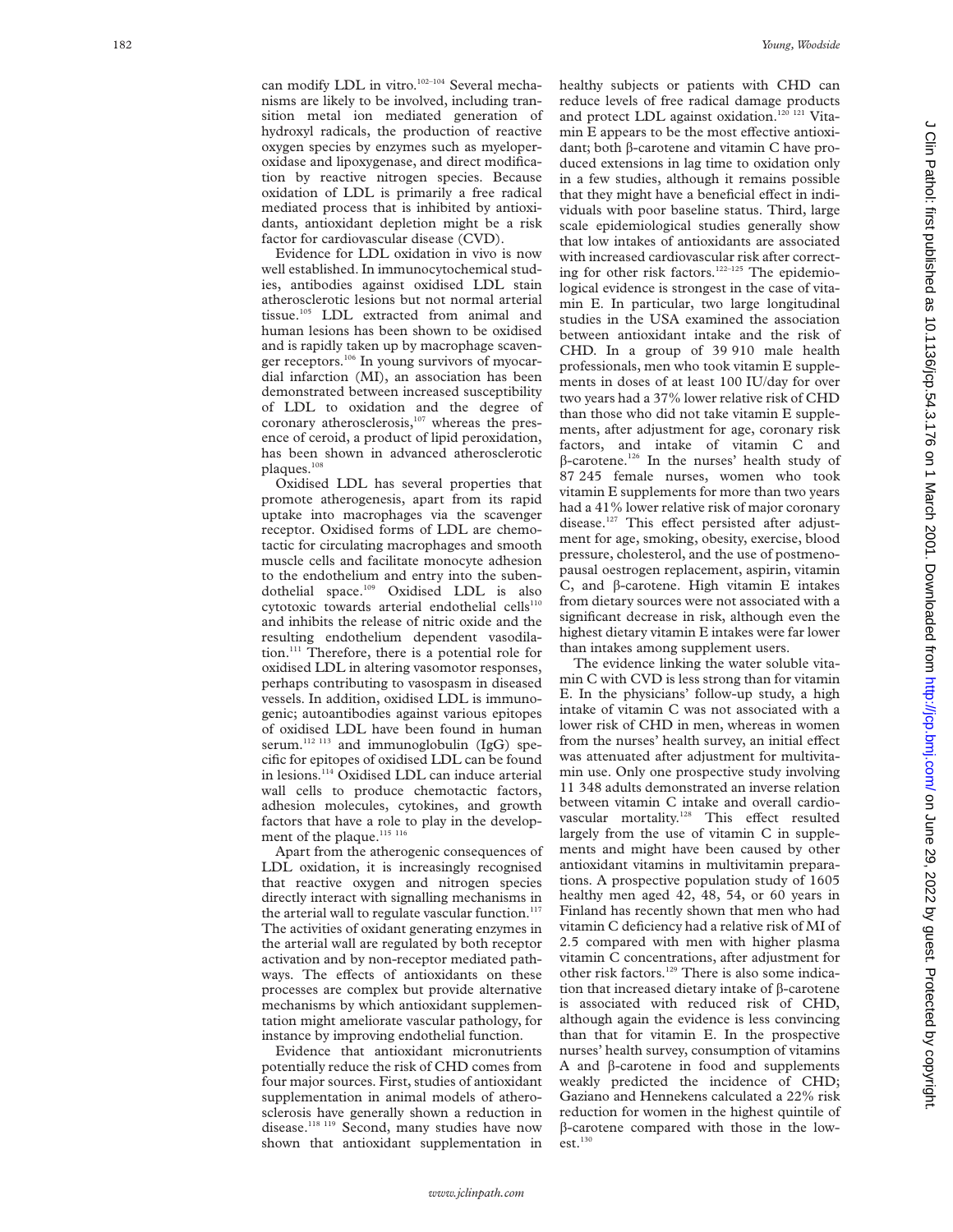Thus, there is a plausible case supported by experimental studies, animal experiments, and epidemiology linking oxidative stress and atherosclerosis. The key test of such a hypothesis is whether increased antioxidant intake can be shown to prevent the clinical manifestations of atherosclerosis in humans. Several published randomised studies have now considered this issue, and others are currently ongoing. Early results have not been encouraging.

The  $\alpha$ -tocopherol,  $\beta$ -carotene cancer prevention trial (ATBC), conducted among 29 133 male heavy smokers in Finland, found no reduction in CHD morbidity or mortality during five to eight years of treatment with vitamin E (50 mg daily) or  $\beta$ -carotene (20 mg daily).<sup>131</sup> Those assigned vitamin E had no significant decrease in deaths from ischaemic heart disease (IHD), but a 50% excess of deaths from cerebral haemorrhage, whereas those assigned to  $\beta$ -carotene experienced an 11% increase in deaths from IHD. In a further analysis, a subgroup of the original subjects who had suffered a previous MI were considered.<sup>132</sup> The endpoint of this substudy was the first major coronary event after randomisation. The proportion of major coronary events did not decrease with either  $\alpha$ -tocopherol or  $\beta$ -carotene supplements. In fact,  $\beta$ -carotene conferred an excess of fatal IHD (75% increase in risk). There was a beneficial effect of vitamin E on non-fatal MI with a risk reduction of 38%. By contrast, in the Chinese cancer prevention study conducted among 29 584 poorly nourished residents of Linxian, China, those randomised for 5.25 years to a combined regimen of 15 mg/day  $\beta$ -carotene, 30 mg/day vitamin E, and 50 µg/day selenium had a significant 9% reduction in total mortality, a significant 21% decrease in stomach cancer deaths, and a non-significant 10% decrease in cerebrovascular mortality.133 However, the wisdom of generalising these findings to well nourished populations remains uncertain.

The  $\beta$ -carotene and retinol efficacy trial (CARET), designed to test the effects of a combined supplement of 30 mg  $\beta$ -carotene and 25 000 IU retinol daily among 18 314 cigarette smokers and individuals with occupational asbestos exposure, was ended early when researchers recognised a raised risk of death from lung cancer in those receiving  $\beta$ -carotene and, again, no beneficial effect on CVD was found.134 For CVD mortality, there was a nonsignificant 26% increase in the treated group  $(p = 0.06)$ .

The physicians' health study followed more than 22 000 US male doctors treated with 50 mg β-carotene or placebo every other day for an average of 12 years. The trial appears to have been conducted meticulously and its results seriously question any beneficial effect with such supplementation on CVD in well nourished populations. There were no significant effects on individual outcomes, or on a combined endpoint of non-fatal MI, non-fatal stroke, and cardiovascular death, for which the relative risk was 1.0 (95% confidence interval, 0.91 to  $1.09$ ).<sup>135</sup> There was also no evidence of harm (or benefit) among the 11% of participants who were current smokers at baseline, although small effects could not be ruled out.

Greenberg et al studied the effect of  $\beta$ -carotene supplementation (50 mg/day) in 1720 male and female subjects for a median period of 4.3 years with a median follow up of 8.2 years.136 Subjects whose plasma values of  $\beta$ -carotene were in the highest quartile at the beginning of the study had the lowest risk of death from all causes compared with those in the lowest quartile. However, supplementation had no effect on either all cause or cardiovascular mortality. Thus for  $\beta$ -carotene supplementation, it would appear that there are no overall benefits among those individuals with a good nutritional status who are at low or average risk of developing CHD. The situation might be different, however, for those with a previous history of such disease.

Hodis *et al* have shown a reduction in CAD progression (as measured angiographically) in men given 100 IU vitamin E daily, although no benefit was found for vitamin C.137 Singh *et al* found that a combination of vitamins A, C, E, and **ß**-carotene administered within a few hours after acute MI and continued for 28 days led to significantly fewer cardiac events and a lower incidence of angina pectoris in the supplemented group.<sup>138</sup> The Cambridge heart antioxidant study (CHAOS), a trial of vitamin E supplementation on 2002 patients with angiographic evidence of coronary disease, was carried out with a mean treatment duration of 1.4 years.139 It was found that this short term supplementation with  $\alpha$ -tocopherol (268 or 537 mg/day) reduced CHD morbidity in patients, in that patients had a significantly (77%) decreased risk of subsequent non-fatal MI. However, no benefit was found in terms of cardiovascular mortality, with a non-significant excess among vitamin E allocated participants.

The GISSI-P study randomised 11 324 men surviving a myocardial infarction to 300 mg vitamin E, 1 g n-3 polyunsaturated fatty acids (PUFAs), both, or neither in a randomised, placebo controlled trial.140 Results suggested a beneficial effect of n-3 PUFAs but no benefit with vitamin E ( $p = 0.07$ ). However, further analysis of secondary endpoints suggested some beneficial effects of vitamin E. In addition, the effect of vitamin E might have been ameliorated by the Mediterranean diet of the subjects. Neither of these qualifications holds true for the HOPE study,<sup>141</sup> which recruited over 9000 subjects likely to be eating a typical northern European diet, who were at high risk for cardiovascular events because they had CVD or diabetes in addition to one other risk factor. Subjects were randomly assigned according to a two by two factorial design to receive either 400 IU of vitamin E daily from natural sources or matching placebo, and either an angiotensin converting enzyme inhibitor (ramipril) or matching placebo for a mean of 4.5 years. Vitamin E supplementation had no effect on primary or secondary cardiovascular endpoints.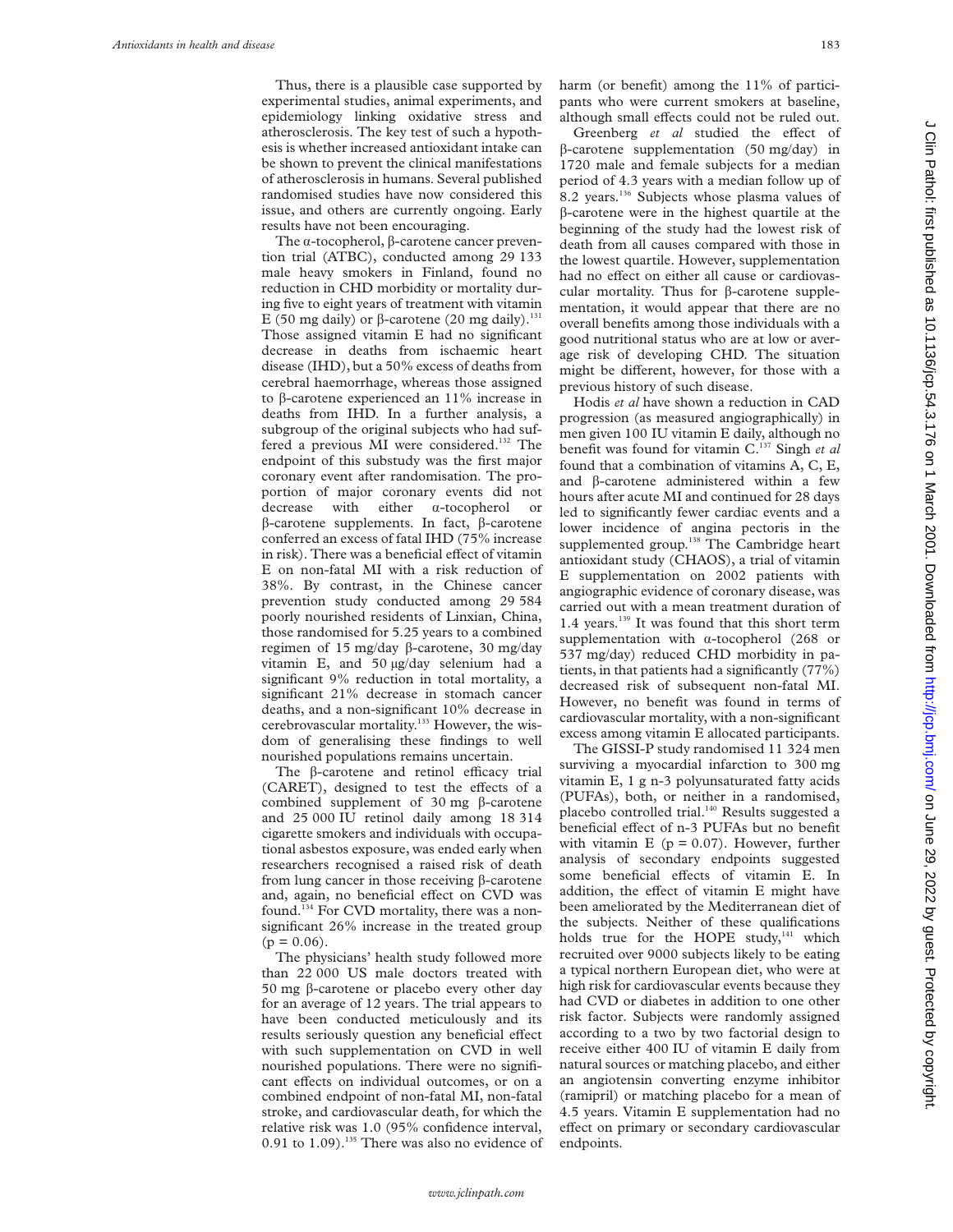Thus, for vitamin E in Western populations, the only available trial data in primary prevention are from the ATBC trial, which show no effect. In secondary prevention, the accumulating trial data for vitamin E are less consistent, although not particularly encouraging. The CHAOS study was positive, although it suffers from design limitations. The GISSI-P study gave a borderline result, whereas the HOPE study was unequivocally negative.

How should we interpret the discordance between data from cohort studies and the results so far available from clinical trials? In general, it might be that the duration of clinical trials is too short to show a benefit, and that antioxidant intake over many years is required to prevent atherosclerosis. Thought needs to be given to trial design, with dose, duration of treatment and follow up period, initial antioxidant values and dietary intake, and extent and distribution of existing atherosclerosis being taken into consideration. Animal models have nearly always tested the effects of antioxidants on the early atherosclerotic lesions. Whether or not antioxidants have inhibitory effects on the later stages remains to be seen. In addition, the complex mixture of antioxidant micronutrients found in a diet high in fruit and vegetable intake might be more effective than large doses of a small number of antioxidant vitamins. It could be that several of these compounds work together but have no effect individually, or that other dietary components (such as trace elements) might be effectors of antioxidant action. The trial evidence available so far relates only to  $\alpha$ -tocopherol and  $\beta$ -carotene. Although effective at protecting against lipid peroxidation, these antioxidants have little effect on arterial endothelial function. Ascorbate, in contrast, seems more effective in improving endothelial function, although there is less epidemiological support for a protective effect of ascorbate.

Alternatively, the significant results linking antioxidant intake with CHD risk observed in cohort studies might be the result of confounding with other lifestyle behaviours. Slattery *et al* examined dietary antioxidants and plasma lipids in the coronary artery risk development in young adults (CARDIA) study and found that a higher intake of antioxidants was associated with other lifestyle factors such as physical activity and non-smoking.<sup>142</sup> Plasma concentrations of antioxidants are linked with social class, being higher in more affluent groups. Although these variables can be individually controlled for in analyses, it might be that a complex lifelong behaviour pattern needs to be studied before conclusions regarding antioxidants and CHD can be made. For example, passive smoking has recently been shown to have an atherogenic effect on LDL,<sup>143</sup> yet exposure to smoke is a difficult lifestyle variable to control for in cohort analyses.

#### **Conclusions**

There is overwhelming evidence that oxidative stress occurs in cells as a consequence of normal physiological processes and environmental interactions, and that the complex web

of antioxidant defence systems plays a key role in protecting against oxidative damage. These processes appear to be disordered in many conditions, and a plausible hypothesis may be constructed implicating oxidative stress as a cause of tissue damage. However, as illustrated by the example of CHD, attempts to intervene therapeutically by using antioxidant supplements have so far been largely unsuccessful. A more complete understanding of the biochemical events occurring at a cellular level to influence oxidative damage is required to guide future therapeutic advances.

- 1 Halliwell B, Gutteridge JC. The definition and measure-ment of antioxidants in biological systems. *Free Radic Biol Med* 1995;**18**:125–6.
- 2 Halliwell B; Gutteridge JM. *Free radicals in biology and medi-*
- *cine*, 2nd ed. Oxford: Clarendon Press, 1989. 3 Halliwell B, Gutteridge JC. Biologically relevant metal ion-dependent hydroxyl radical generation—an update. *FEBS Lett* 1992;**307**:108–12.
- 4 Becker LB, Vanden Hoek TL, Shao ZH,*et al*. Generation of superoxide in cardiomyocytes during ischemia before reperfusion. *Am J Physiol* 1999;**277**:H2240–6.
- 5 Barbacanne MA, Margeat E, Arnal JF, *et al*. Superoxide release by confluent endothelial cells, an electron spin resonance (ESR) study. *J Chim Phys Phys Chim Biol* 1999;**96**:85–92.
- 6 Tsao PS, Heidary S, Wang A, *et al*. Protein kinase C-epsilon mediates glucose-induced superoxide production and MCP-1 expression in endothelial cells. *FASEB J* 1998;**12** : 512.
- 7 Masters CJ. Cellular signalling: the role of the peroxisome. *Cell Signal* 1996; **8**:197–208. 8 Curnutte JT, Babior BM. Chronic granulomatous disease.
- *Adv Hum Genet* 1987;**16**:229–45.
- 9 Chance B, Sies H, Boveris A. Hydroperoxide metabolism in mammalian organs. *Physiol Rev* 1979;**59**:527–605.
- 10 Halliwell B, Gutteridge JMC. Role of free radicals and catalytic metal ions in human disease: an overview. *Methods Enzymol* 1990;**186**:1–85.
- 11 Tatsuzawa H, Maruyama T, Hori K, *et al*. Singlet oxygen as the principal oxidant in myeloperoxidase-mediated bacte-rial killing in neutrophil phagosomes. *Biochim Biophys Res Commun* 1999;**262**:647–50.
- 12 Lloyd RV, Hanna PM, Mason RP. The origin of the hydroxyl radical oxygen in the Fenton reaction. *Free Radic Biol Med* 1997;**22**:885–8.
- Stohs SJ, Bagchi D. Oxidative mechanisms in the toxicity of metal ions. *Free Radic Biol Med* 1995;**18**:321–36. 14 Goldenberg HA. Regulation of mammalian iron
- metabolism: current state and need for further knowledge. *Crit Rev Clin Lab Sci* 1997;**34**:529–72.
- 15 Aruoma OI, Halliwell B. Superoxide-dependent and ascorbate-dependent formation of hydroxyl radicals from hydrogen peroxide in the presence of iron. *Biochem J* 1987; **<sup>241</sup>**:273–8.
- 16 Gutteridge JM, Rowley DA, Halliwell B. Superoxidedependent formation of hydroxyl radicals in the presence of iron salts. *Biochem J* 1981;**199**:263–5.
- 17 Gutteridge JC, Quinlan GJ, Evans TW. Transient iron over-load with bleomycin detectable iron in the plasma of patients with adult respiratory distress syndrome. *Thorax* 1994;**49**:707–10.
- 18 Pepper JR, Mumby S, Gutteridge JC. Sequential oxidative mage, and changes in iron binding and iron oxidizing plasma antioxidants during cardiopulmonary bypass sur-gery. *Free Radic Res* 1994;**21**:377–85.
- 19 Gutteridge JMC, Quinlan GJ. Malondialdehyde formation from lipid hydroperoxides in the thiobarbituric acid test: the role of lipid radicals, iron salts and metal chelators. *J*
- *Appl Biochem* 1983; **5**:293–9. 20 O'Connell M, Halliwell B, Moorhouse C, *et al*. Formation of hydroxyl radicals in the presence of ferritin and haemo-siderin. Is haemosiderin formation a biological protective
- mechanism? *Biochem J* 1986;**234**:727–31. 21 Benatti U, Morelli A, Guida L, *et al*. The production of activated oxygen species by an interaction of methemoglobin with ascorbate. *Biochem Biophys Res Commun* 1983;**111** : 980–7.
- 22 Swain J, Gutteridge JM. Prooxidant iron and copper, with ferroxidase and xanthine oxidase activities in human atherosclerotic material. *FEBS Lett* 1995;**368**:513–15.
- 23 Koizumi M, Fujii J, Suzuki K, *et al*. A marked increase in free copper levels in the plasma and liver of LEC rats: an animal model for Wilson disease and liver cancer. *Free Radic Res* 1998;**28**:441–50.
- 24 McCaughan JS. Photodynamic therapy—a review. *Drugs Aging* 1999;**15**:49–68.
- 25 Cross CE, Van der Vielt A, O'Neill C, *et al*. Oxidants, antioxidants, and respiratory tract lining fluids. *Environ Health Perspect* 1994;**102**:185–91.
- 26 Kelly FJ, Mudway I, Krishna MT, *et al*. The free radical basis of air pollution focus on ozone. *Respir Med* 1995;**89**:647–56.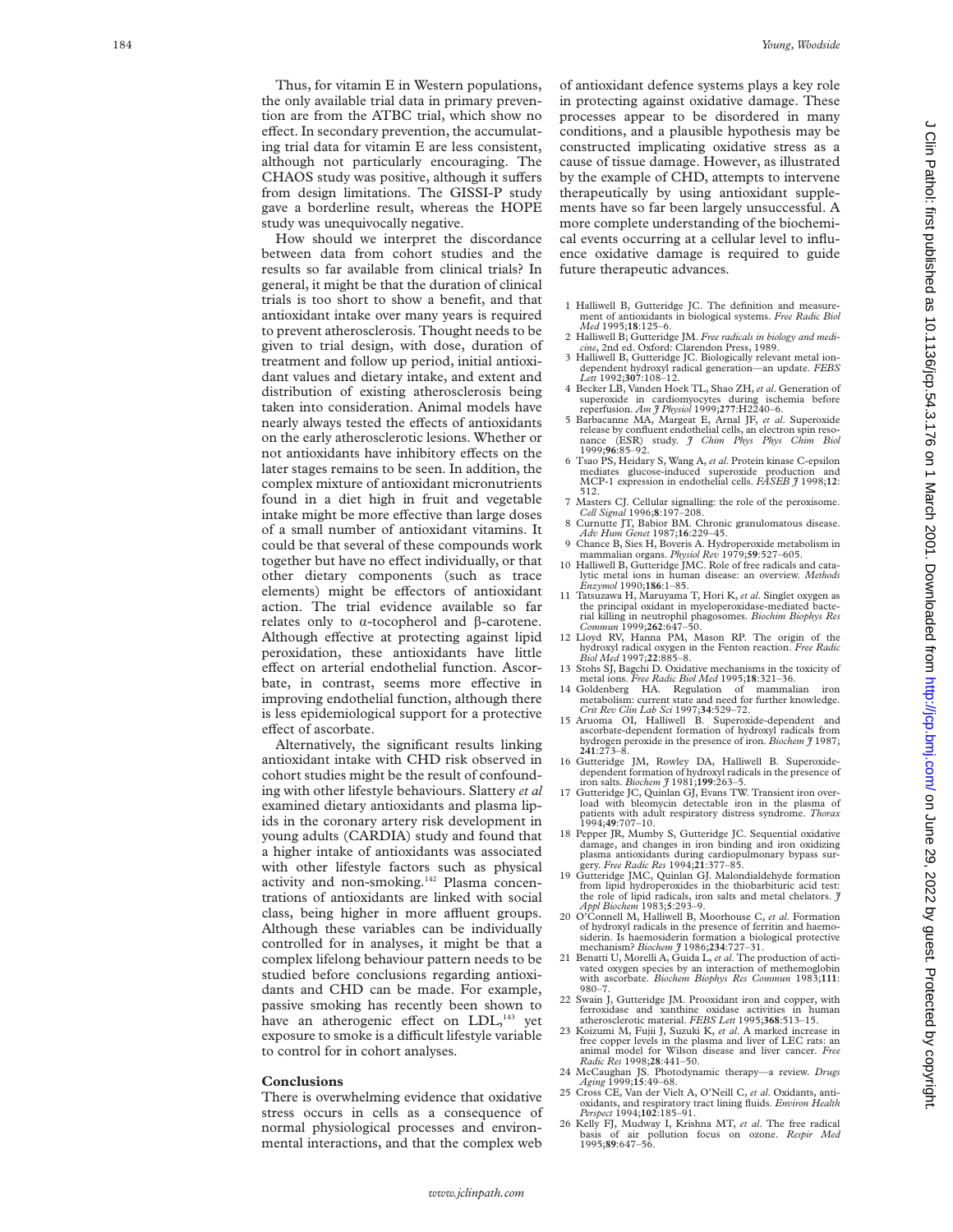- 27 Kelly FJ, Tetley TD. Nitrogen dioxide depletes uric acid and ascorbic acid but not glutathione from lung lining fluid. *Biochem J* 1997;**325**:95–9.
- 28 Pourcelot S, Faure H, Firoozi F, *et al*. Urinary 8-oxo-7,8 dihydro-2'-deoxyguanosine and 5- (hydroxymethyl) uracil in smokers. *Free Radic Res* 1999;**30**:173–80.
- 29 Wilhelm J, Frydrychova M, Vizek M. Hydrogen peroxide in the breath of rats: the effects of hypoxia and paraquat. *Physiol Res* 1999;**48**:445–9.
- 30 Kapiotis S, Sengoelge G, Hermann M, *et al*. Paracetamol catalyzes myeloperoxidase-initiated lipid oxidation in LDL. *Arterioscler Thromb Vasc Biol* 1997;**17**:2855–60.
- 31 Weijl NI, Cleton FJ, Osanto S. Free radicals and antioxidants in chemotherapy-induced toxicity. *Cancer Treat Rev* 1997;**23**:209–40.
- 32 Gewirtz DA. A critical evaluation of the mechanisms of action proposed for the antitumor effects of the anthracy-<br>cline antibiotics adriamycin and daunorubicin. *Biochem Pharmacol* 1999;**57**:727–41.
- 33 Kirkman HN, Galiano S, Gaetani GF. The function of catalase-bound NADPH. *J Biol Chem* 1987;**262**:660–5.
- 34 Takahashi K, Cohen HJ. Selenium-dependent glutathione peroxidase protein and activity: immunological investiga-tions on cellular and plasma enzymes. *Blood* 1986;**68**:640–
- 6.<br>
35 Nakane T, Asayama K, Kodera K, *et al*. Effect of selenium<br>
deficiency on cellular and extracellular glutathione<br>
peroxidases: immunochemical detection and mRNA analysis in rat kidney and serum. *Free Radic Biol Med*
- 1998;**25**:504–11. 36 Brigelius-Flohe R. Tissue-specific functions of individual glutathione peroxidases. *Free Radic Biol Med* 1999;**27**:951– 65.
- 37 Roxborough HE, Mercer C, McMaster D, *et al*. Plasma glutathione peroxidase activity is reduced in haemodialysis patients. *Nephron* 1999;**81**:278–83.
- 38 Holben DH, Smith AM. The diverse role of selenium within selenoproteins: a review. *J Am Diet Assoc* 1999;**99**:836–43. 39 Gibson DG, Hawrylko J, McCay PB. GSH-dependent inhi-
- bition of lipid peroxidation: properties of a potent cytosolic system which protects cell membranes. *Lipids* 1985;**20**: 704–10.
- 40 Liou W, Chang L-Y, Geuze HJ, *et al*. Distribution of CuZn superoxide dismutase in rat liver. *Free Rad Biol Med* 1993; **14**:201–7.
- 41 Weisiger RA, Fridovich I. Mitochondrial superoxide dismutase: site of synthesis and intramitochondrial loca-tion. *J Biol Chem* 1973;**248**:4793–6.
- 42 Marklund S. Human copper-containing superoxide dismutase of high molecular weight. *Proc Natl Acad Sci U S A* 1982;**79**:7634–8.
- 43 Karlsson K, Sandstrom J, Edlund A, et al. Pharmacokinetics<br>of extracellular superoxide dismutase in the vascular<br>system. Free Radic Biol Med 1993;14:185–90.<br>44 McIntyre M, Bohr DF, Dominiczak AF. Endothelial
- function hypertension—the role of superoxide anion. *Hypertension* 1999;**34**:539–45.
- 45 De Zwart LL, Meerman JN, Commandeur JM, *et al*. Biomarkers of free radical damage applications in experimental animals and in humans. *Free Radic Biol Med* 1999; **26**:202–26.
- 46 Halliwell B. How to characterize an antioxidant: an update. *Biochem Soc Symp* 1995;**61**:73–101.
- 47 Esterbauer H, Dieber-Rotheneder M, Striegl G, *et al*. Role of vitamin E in preventing the oxidation of low-density lipoprotein. *Am J Clin Nutr* 1991;**53**:314s–21s.
- 48 Horwitt MH. Data supporting supplementation of humans with vitamin E. *J Nutr* 1991;**121**:424–9.
- 49 Urano S, Inomori Y, Sugawara T, *et al*. Vitamin-E— inhibition of retinol-induced hemolysis and membrane-
- stabilizing behavior. *J Biol Chem* 1992;**267**:18365–70. 50 Swann IL, Kendra JR. Anaemia, vitamin E deficiency and failure to thrive in an infant. *Clin Lab Haematol* 1998;**20**:61–3.
- 51 Sokol RJ. Vitamin E deficiency and neurologic disease. *Annu Rev Nutr* 1988;**8**:351–73.
- 52 Kayden HJ, Traber MG. Absorption, lipoprotein transport, and regulation of plasma concentrations of vitamin E in humans. *J Lipid Res* 1993;**34**:343–58.
- 53 Burton GW, Ingold KU. Vitamin E: applications of the principles of physical organic chemistry to the exploration of its structure and function. *Acc Chem Res* 1986;**19**:194– 201.
- 54 May JM, Qu ZC, Mendiratta S. Protection and recycling of alpha-tocopherol in human erythrocytes by intracellular ascorbic acid. *Arch Biochem Biophys* 1998;**349**:281–9.
- 55 Kagan VE, Tyurina YY. Recycling and redox cycling of phe-nolic antioxidants. Towards prolongation of the healthy life span. *Ann N Y Acad Sci* 1998;**854**:425–34.
- 56 Cooper DA, Eldridge AL, Peters JC. Dietary carotenoids and certain cancers, heart disease, and age-related macular degeneration: a review of recent research. *Nutr Rev* 1999;**57**:201–14.
- 57 Fukuzawa K, Inokami Y, Tokumura A, *et al*. Rate constants for quenching singlet oxygen and activities for inhibiting lipid peroxidation of carotenoids and alpha-tocopherol in liposomes. *Lipids* 1998;**33**:751–6.
- 58 Chaudiere J, Ferrari-Iliou R. Intracellular antioxidants: from chemical to biochemical mechanisms. *Food Chem Toxicol* 1999;**37**:949–62.
- 59 Keys SA, Zimmerman WF. Antioxidant activity of retinol, glutathione, and taurine in bovine photoreceptor cell membranes. *Exp Eye Res* 1999;**68**:693–702.
- 60 Rice-Evans CA, Miller NJ, Paganga G. Structure– antioxidant activity relationships of flavonoids and phenolic
- acids. *Free Radic Biol Med* 1996;**20**:933–56. 61 Hertog MGL, Hollman PCH, Katan MB. Content of potentially anticarcinogenic flavonoids of 28 vegetables and 9 fruits commonly consumed in the Netherlands. *J Agric Food Chem* 1992;**40:**2379–83.
- 62 Hertog MGL, Hollman PCH, Putte B. Content of potentially anticarcinogenic flavonoids of tea infusions, wines, and fruit juices. *J Agric Food Chem* 1993;**41**:1242–6.
- 63 Hertog MGL, Feskens EJM, Hollman PCH, *et al*. Dietary antioxidant flavonoids and risk of coronary heart disease: the Zutphen elderly study. *Lancet* 1993;**342**:1007–11.
- 64 Hertog MGL, Kromhout D, Aravanis C, *et al*. Flavonoid intake and long-term risk of coronary-heart-disease and cancer in the 7 countries study. *Arch Intern Med* 1995;**155**: 381–6.
- 65 Rimm EB, Katan MB, Ascerio A, *et al*. Relation between intake of flavonoids and risk of coronary heart disease in male health professionals. *Ann Intern Med* 1996;**125**:384–9.
- 66 Hollman PCH, Vries JHM, Leeuwen SD, *et al*. Absorption of dietary quercetin glycosides and quecetin in healthy ileostomy volunteers. *Am J Clin Nutr* 1995;**62**:1276–82.
- 67 McAnlis GT, McEneny J, Pearce J, *et al*. Absorption and antioxidant effects of quercetin from onions in man. *Eur*  $\tilde{f}$
- *Clin Nutr* 1999;**53**:92–6. 68 Serafini M, Ghiselli A, Ferro-Luzzi A. In vivo antioxidant effect of green and black tea in man. *Eur J Clin Nutr* 1996; **50**:28–32.
- Stein JH, Keevil JG, Wiebe DA, *et al.* Purple grape juice<br>improves endothelial function and reduces the susceptibilimproves endothelial function and reduces the susceptibil-ity of LDL cholesterol to oxidation in patients with coronary artery disease. *Circulation* 1999;**100**:1050–5.
- 70 Day AP, Kemp HJ, Bolton C, *et al.* Effect of concentrated red grape juice consumption on serum antioxidant capacity and low-density lipoprotein oxidation. *Ann Nutr Metab* 1997;**41**:353–7.
- 71 Shi HL, Noguchi N, Niki E. Comparative study on dynamics of antioxidative action of alpha-tocopheryl hydroquinone, ubiquinol, and alpha-tocopherol, against lipid peroxidation. *Free Radic Biol Med* 1999;**27**:334–46.
- 72 Lass A, Sohal RS. Electron transport-linked ubiquinone-dependent recycling of alpha-tocopherol inhibits autooxidation of mitochondrial membranes. *Arch Biochem Biophys* 1998;**352**:229–36.
- 73 Thomas SR, Neuzil J, Stocker R. Cosupplementation with coenzyme Q prevents the prooxidant effect of alpha-tocopherol and increases the resistance of LDL to<br>transition metal-dependent oxidation initiation. *Arterioscler*<br>*Thromb Vasc Biol* 1996;**16**:687–96.
- 74 Levine M, Rumsey SC, Daruwala R, *et al*. Criteria and recommendations for vitamin C intake. *JAMA* 1999;**281**: 1415–23.
- 75 Levine M. New concepts in the biology and biochemistry of ascorbic acid. N *Engl J Med* 1986;314:892-902.<br>76 Jialal I, Vega GL, Grundy SM. Physiologic levels of ascorbate inhibit the oxidative modification of low densi
- lipoprotein. *Atherosclerosis* 1990;**82**:185–91.
- 77 Pietri S, Seguin JR, Darbigny P, *et al*. Ascorbyl free-radical—a noninvasive marker of oxidative stress in human open heart surgery. *Free Radic Biol Med* 1994;**16**:523–8.
- 78 May JM, Cobb CE, Mendiratta S, *et al*. Reduction of the ascorbyl free radical to ascorbate by thioredoxin reductase. *J Biol Chem* 1998;**273**:23039–45.
- 79 May JM, Qu ZC, Whitesell RR, *et al*. Ascorbate recycling in human erythrocytes: role of GSH in reducing dehy-droascorbate. *Free Radic Biol Med* 1996;**20**:543–51.
- 80 Koshiishi I, Mamura Y, Liu J, *et al*. Evaluation of an acidic deproteinization for the measurement of ascorbate and dehydroascorbate in plasma samples. *Clin Chem* 1998;**44**: 863–8.
- 81 Grootveld M, Halliwell B. Measurement of allantoin and uric acid in human body fluids. A potential index of free-radical reactions in vivo? *Biochem J* 1987;**243**:803–8.
- 82 Cross CE, Reznick AZ, Packer L, *et al*. Oxidative damage to human plasma proteins by ozone. *Free Radic Res Commun* 1992;**15**:347–52.
- 83 Ames BN, Cathcart R, Schwiers E, *et al*. Uric acid provides an antioxidant defense in humans against oxidantradical-caused aging and cancer. *Proc Natl Acad Sci U S A* 1981;**78**:6858–62.
- 84 Frei B, Stocker R, Ames BN. Antioxidant defences and lipid peroxidation in human blood plasma. *Proc Natl Acad Sci U S A* 1988;**85**:9748–52
- 85 Gopinathan V, Miller NJ, Milner AD, *et al*. Bilirubin and ascorbate antioxidant activity in neonatal plasma. *FEBS Lett* 1994;**349**:97–200.
- 86 Halliwell B. Albumin—an important extracellular antioxi-dant? *Biochem Pharmacol* 1988;**37**:569–71.
- 87 Stocker R, Frei B. Endogenous antioxidant defences in human blood plasma. In: Rice-Evans C, ed. *Oxidative stress: oxidants and antioxidants*. London: Academic Press, 1991: 213–43.
- 88 Hu ML, Louie S, Cross CE, *et al*. Antioxidant protection against hypochlorous acid in human plasma. *J Lab Clin Med* 1993;**121**:257–62.
- 89 Riedl A, Shamsi Z, Anderton M. Differing features of proteins in membranes may result in antioxidant or prooxidation of<br>dant action: opposite effects on lipid peroxidation of<br>alcohol dehydrogenase and albumin in liposomal systems. *Redox Rep* 1996;**2**:35–40.
- 90 Sastre J, Pallardo FV, Vina J. Glutathione, oxidative stress and aging. *Age* 1996;**19**:129–39.